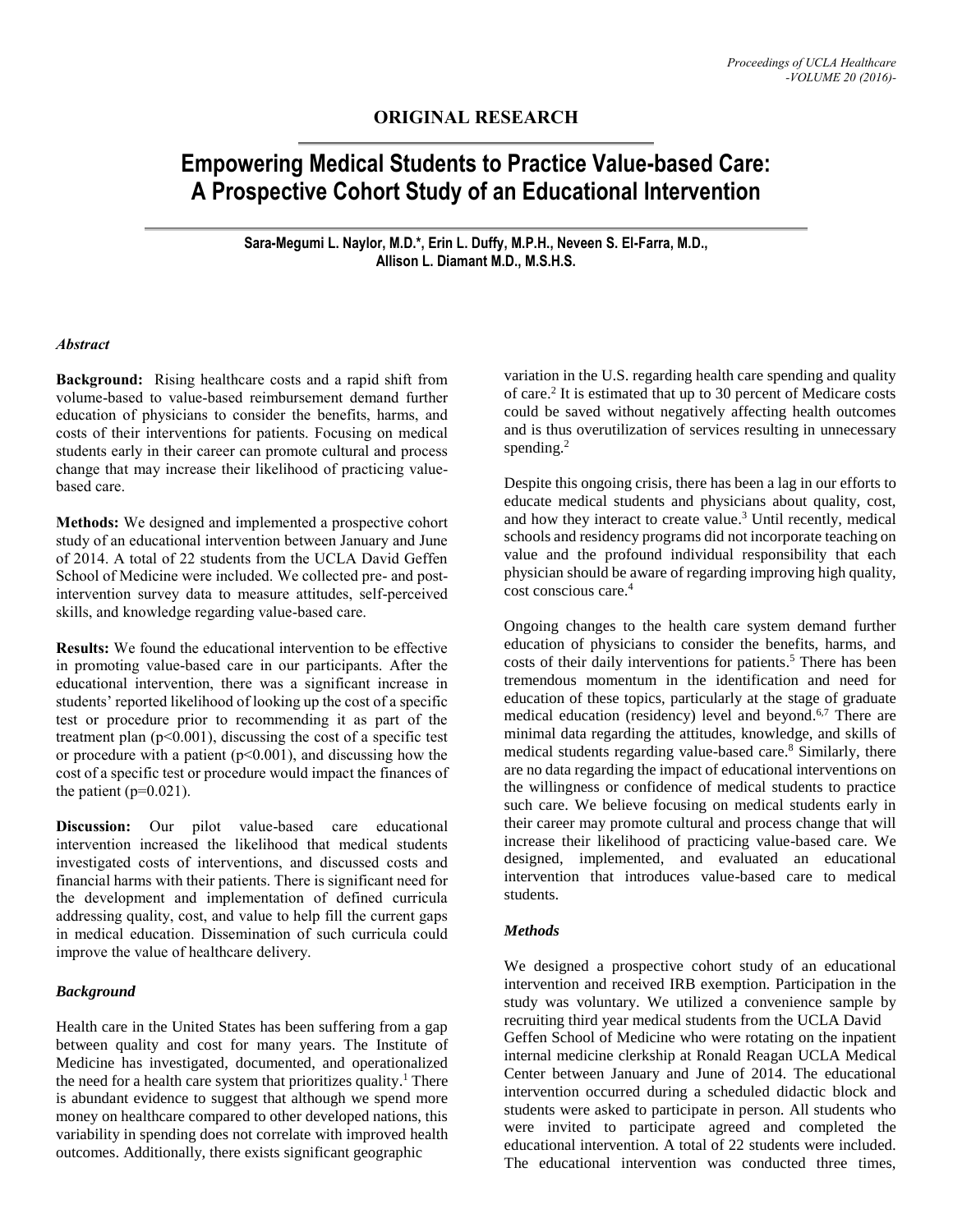approximately eight weeks apart, to three different groups of 7- 8 rotating third year medical students.

The educational intervention consisted of clinical cases, interactive activities, and resources that highlight value-based care. The learning objectives were (1) To define value and value-based care, (2) To recognize factors and barriers that contribute to high versus low value care, (3) To learn strategies to practice value-based care as medical students, (4) To find resources that assist a student to practice value-based care, and (5) To acknowledge that value-based care is a critical competency for all physicians. The material was generated from a comprehensive literature review, based on available resources from the American College of Physicians (ACP) High Value Care initiative (specifically the ACP High Value Cost-Conscious Care Curriculum from 2013-2014) as well as the American Board of Internal Medicine (ABIM) Choosing Wisely campaign. The intervention was conducted in a group setting and lasted one hour. There was a concerted effort to generate personalized, concrete strategies for students to practice value-based care in their current role as medical students on inpatient ward teams. We collected pre-intervention and post-intervention survey data to measure attitudes, selfperceived skills, and knowledge regarding value-based care. The pre-intervention and post-intervention surveys contained identical questions. The survey was designed to take approximately 20 minutes to complete. Surveys were completed on paper. Most responses were on a 5 point Likert scale.

For analysis, we concatenated the strongly agree and somewhat agree categories into an agreement category, and concatenated the neutral, somewhat disagree, and strongly disagree categories into a neutral/disagreement category. McNemar tests were utilized to assess paired differences between preintervention and post-intervention survey responses.

## *Results*

Basic demographic information revealed that the medical students who participated in the project had varied interests within medicine (including those interested in academic medicine, applied anatomy, underserved populations, primary care, and acute care) and had different career plans including 40 percent of students who were interested in specialties with potential primary care careers (internal medicine, pediatrics, family medicine, obstetrics and gynecology, and psychiatry).

Overall we found the educational intervention to be effective in promoting knowledge and beliefs regarding the importance of value-based care. At baseline, only 33 percent of students either somewhat or strongly agreed that they have a role as medical students in controlling healthcare costs, but this increased to 81percent after the intervention (p=0.002) [Figure 1A]. Interestingly, prior to the intervention, 90 percent of students either somewhat or strongly agreed that they will have a role in controlling healthcare costs as a physician ( $p=0.317$ ), with no significant change over time [Figure 1B]. We found the educational intervention was most effective in encouraging students to think about cost. After the educational intervention, there was a significant increase in students' reported likelihood

of looking up the cost of a specific test or procedure prior to recommending it as part of the treatment plan  $(p<0.001)$  [Figure 2A], discussing the cost of a specific test or procedure with a patient  $(p<0.001)$  [Figure 2B], and discussing how the cost of a specific test or procedure will impact the finances of the patient (p=0.021) [Figure 2C].

The majority of students within the intervention group, both before and after the intervention either somewhat or strongly agreed that they understood the factors that contribute to high versus low quality care and that they understood the factors that contribute to high versus low cost care. There were also no differences before and after the intervention in the reported knowledge needed to discuss issues regarding and contributing to value-based care with patients and the medical team, as well as the reported likelihood of discussing the benefits and risks of specific test or procedure with a patient or medical team member.

Approximately one-third of student participants (34 percent) reported never receiving any education on value-based, high quality and/or cost-conscious. Both prior to and after the intervention, over 90 percent of students reported interest in receiving additional training in value-based care as part of their medical school curriculum.

## *Discussion*

We created, implemented, and evaluated a pilot study of an educational intervention that introduces value-based care to third year medical students. The findings reveal that the educational intervention was effective at increasing students reported knowledge and skills related to understanding costs, looking up costs, and discussing costs with patients.

The importance of teaching medical students the concept of quality, cost, and value cannot be understated. In our study, we found a large gap (33 percent versus 90 percent) between students either somewhat or strongly agreeing that they have a role currently as medical students compared to their future role as physicians in controlling healthcare costs, hinting that we likely need to empower and prepare our medical students more during the third year of medical school to practice value-based care. It is precisely when medical students are learning how to formulate differential diagnoses, assessments, and plans that they need to be thinking about the downstream effects of their decisions, the systems in which they operate, and the responsibility they have to help limit unnecessary care and costs. Our study also served to remind us that teaching must be deliberate and purposeful to be effective. It is notable that approximately one-third of the third year medical students reported never receiving any education on value-based care despite required classes on these topics within the preclinical curriculum (i.e., first two years of medical school).

Our study was limited. A significant limitation is that the convenience sample of 22 students is small. However, this study served as a preliminary study for a larger study design that will capture a greater number of medical students and data related to value-based care education. The study was originally designed to have a control group consisting of third year